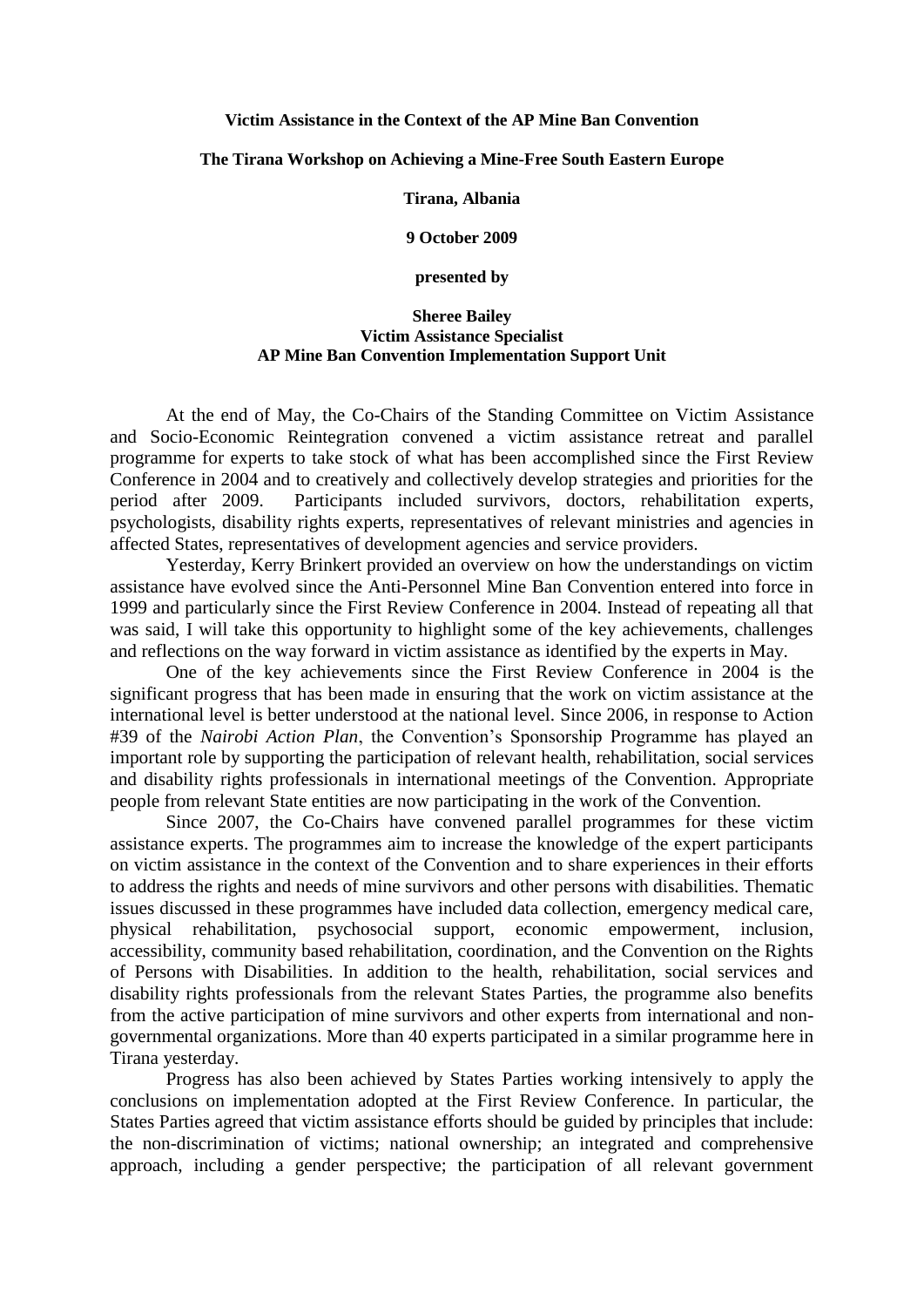agencies, service providers, non-governmental organizations and donors; transparency and efficiency; and, sustainability.

The conclusions adopted at the First Review Conference provided a comprehensive basis for action on victim assistance. Two of the main principles that have guided action since that time are:

- Firstly, as the ultimate responsibility for meeting the needs of mine victims rests with States, the States need to be provided with the space and support to define what can be or should be achieved, in concrete and measurable terms. While others may be in a position to assist, States are the owners of their challenges and need to be the owners of the solutions to overcome these challenges.
- And second: Objectives and plans should see that victim assistance is integrated into broader healthcare, rehabilitation, social services, development, and disability contexts. As such, relevant ministries and officials from these ministries need to be at the forefront of "victim assistance" efforts.

Since 2005, with funding provided by Australia, Austria, Belgium, New Zealand, Norway and Switzerland, the Convention's Implementation Support Unit has assisted the relevant States Parties with their inter-ministerial processes to enable those States Parties with good objectives to develop and implement good plans, and to help those with unclear objectives to develop more concrete objectives. I would suggest that this focused support has been key to the progress that has been achieved in advancing the victim assistance issue, and in some instances the disability issue in some countries.

The efforts of some relevant States Parties in proceeding with inter-ministerial processes have resulted for the first time in clear objectives having been established and national plans developed. The systematic way in which relevant States Parties have articulated objectives and developed national action plans has provided a basis for more meaningful monitoring of the fulfilment of this aim of the Convention. The challenge now is to ensure those plans are implemented.

Since the First Review Conference, a significant achievement has been the move from a charity-based to a rights-based approach to victim assistance. Another important development is the 2006 Convention on the Rights of Persons with Disabilities. The CRPD provides a new standard by which to measure victim assistance efforts and can provide guidance to all States in meeting their responsibilities to persons with disabilities, including mine survivors.

Through the work of the Standing Committee the States Parties have a clearer understanding of the challenges faced by relevant States Parties in addressing the rights and needs of mine survivors and other persons with disabilities. We will likely hear about some of those challenges in the presentations that follow. The challenges faced in this region are not unlike the challenges faced by other States Parties reporting a responsibility for significant numbers of mine survivors. In particular, there is the persistent challenge of translating increased understanding on victim assistance into tangible improvements in the quality of daily life of mine victims on the ground.

I will conclude with some reflections on the way forward as articulated by the experts in May.

In 2004, the States Parties adopted a definition of landmine victim that includes individuals, families and communities, although logically focusing the majority of their attention on providing assistance to those individuals directly impacted by mines. This focused attention has contributed to the progress made and in particular to raising awareness on the rights and needs of mine survivors and other persons with disabilities, and also on their capacities to contribute to their families and communities. However, experts agreed that in future more attention should be given to the impact on the family of those killed or injured. It